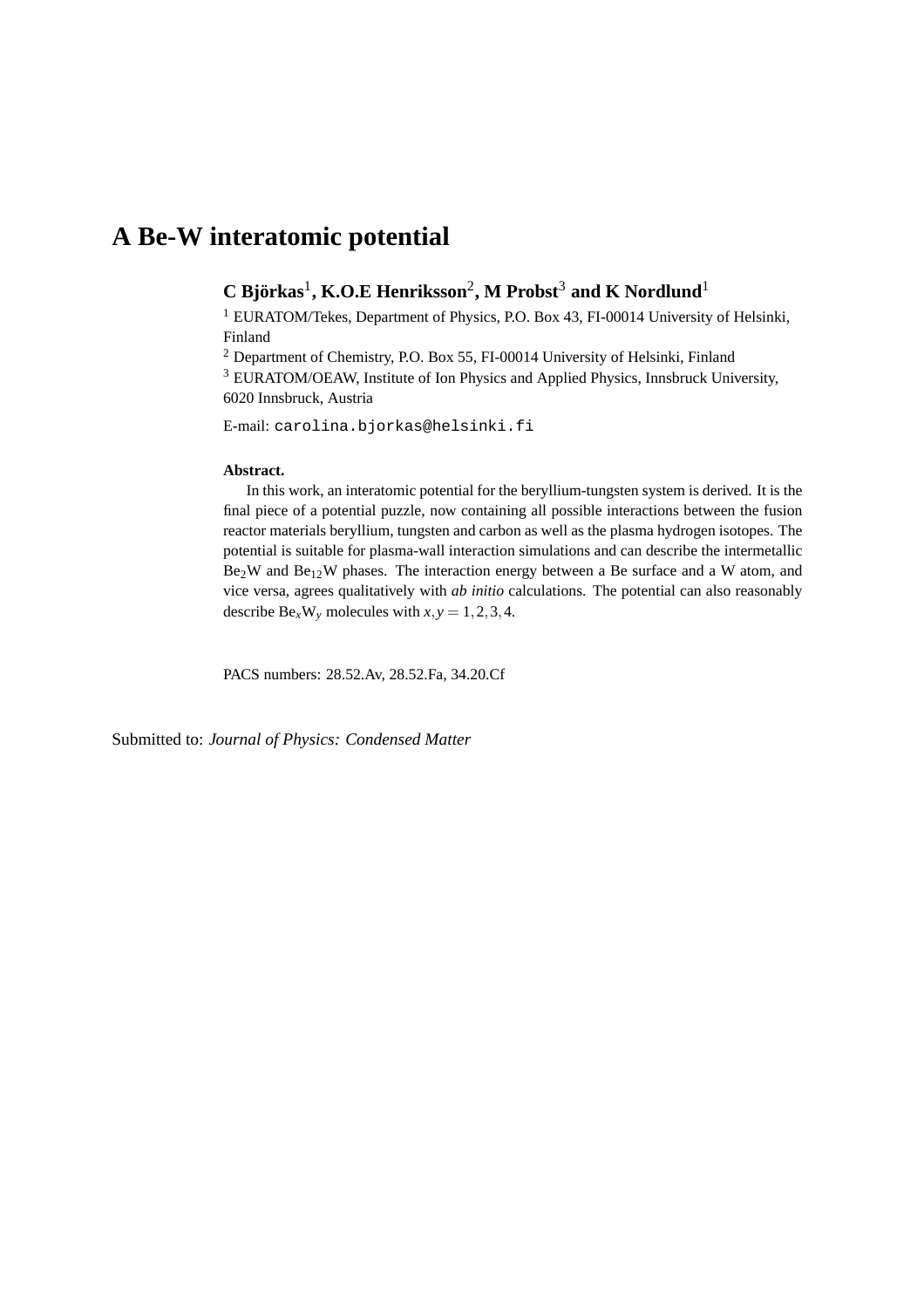# **1. Introduction**

The vast amount of energy released when fusing the hydrogen isotopes deuterium (D) and tritium (T) is, in theory, an ideal energy source. Helium is the only by-product of the process, which requires only small amounts of fuel and is inherently safe [1]. In practise, however, using fusion on a large scale is not easily feasible.

The challenges of a thermonuclear fusion reactor arise from the fact that the fusion fuel is heated up to temperatures ten times higher than that of the Sun's core, thus creating a deuterium-tritium plasma. This plasma is confined and controlled by strong magnetic field in a toroidal chamber called tokamak. Even so, fragments of the plasma will escape the confinement and come in contact with the reactor walls, a phenomenon called plasma-wall interactions (PWI) [2]. These interactions cause, for instance, erosion of the wall material, contamination of the plasma by the eroded species and degradation of the reactor materials.

ITER is an experimental fusion test reactor whose aim is to show that commercial energy can be produced from fusion [3]. The ITER plasma-facing reactor materials have been chosen based on numerous criteria and it will contain beryllium (first wall) and tungsten and carbon (exhaust region, the divertor). As a consequence of the PWI, formation of so called mixed materials is expected. These are alloys of unknown composition and properties. The mixing can cause surprising material changes possibly leading to sudden machine failures. For instance, the mixing caused a tungsten crucible to melt at only 1500 K, effectively destroying the oven used in the experiments [4]. The crucible was in contact with molten beryllium and upon formation of BeW layers, the melting point was greatly reduced. Pure W melts at about 3700 K. This served as an awakening example of the importance of understanding the mixed materials, especially tungsten beryllides.

Gaining this understanding requires studying the materials when situated in a harsh environment. Experiments are extremely useful, but insight into the fundamental reactions, thus allowing for extrapolation to situation not reproducible in today's devices, can be provided only by computer simulation techniques. One such technique is molecular dynamics simulations, which have proven very helpful in understanding different PWI processes for instance by identifying the swift chemical sputtering mechanism in the low energy bombardment of carbon and beryllium [5, 6, 7]. However, the simulations require accurate potentials for every atomic interaction in the system of interest.

In this work, we finalize the task of creating such interatomic potentials for the whole Be-C-W-H system by creating an analytical bond-order potential (ABOP) for Be-W that can be combined with the earlier Be-C-H [8] and W-C-H [9, 10] potentials. Being the first potential for the Be-W system, it serves as a starting shot for comprehensive PWI simulations.

## **2. Method**

#### *2.1. Potential formalism*

The potential formalism used originates from the concept of bond order proposed by L. Pauling [11] and it has been shown [12] to resemble both the tight-binding [13] and the EAM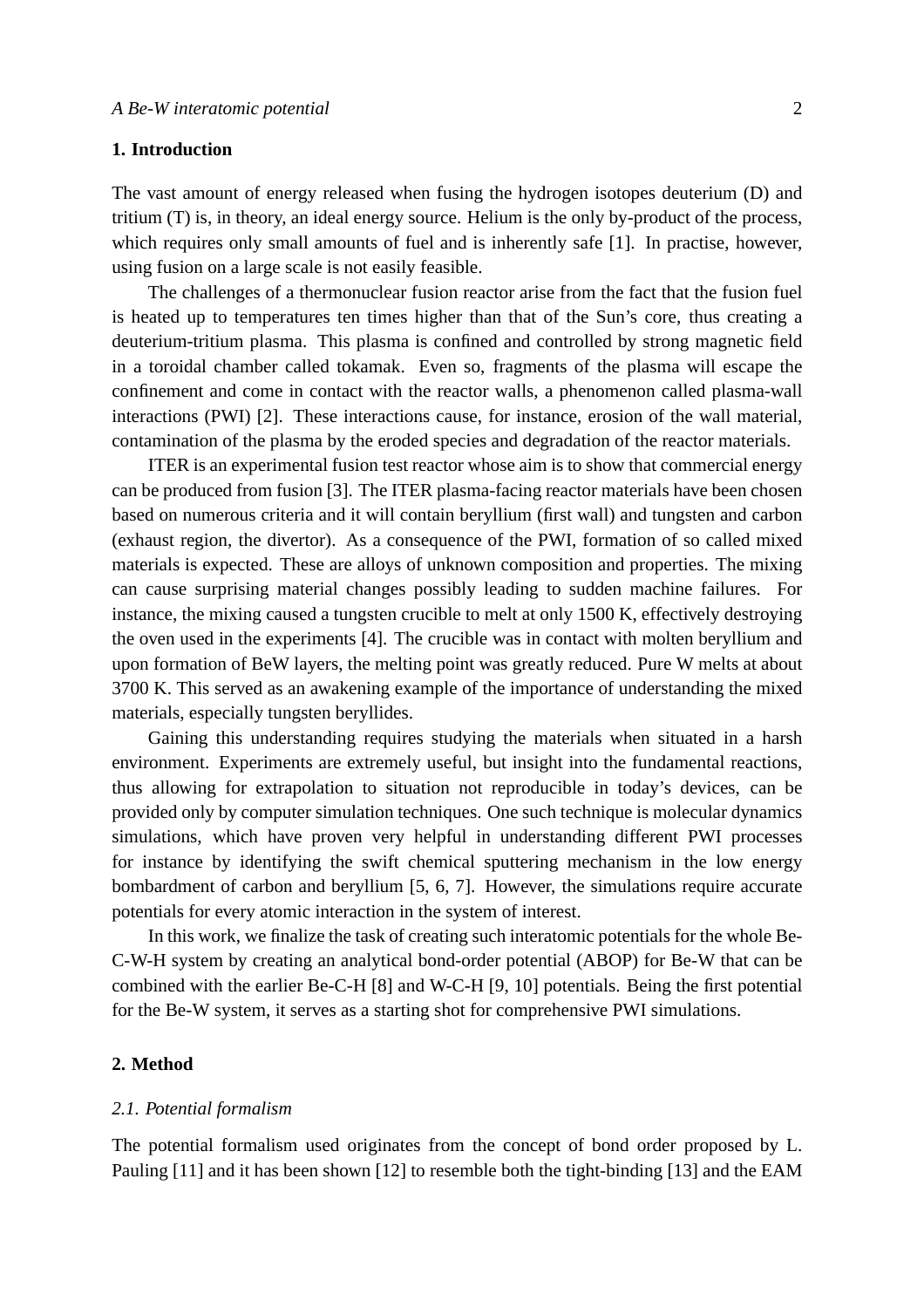schemes [14, 15]. It has been described extensively elsewhere (in e.g. [12, 16]), so only a brief overview will be given in what follows.

The total energy *E* of the system is expressed as a sum over individual bond energies, as

$$
E = \sum_{i>j} f_{ij}^c(r_{ij}) \left[ V_{ij}^R(r_{ij}) - \underbrace{\frac{b_{ij} + b_{ji}}{2} V_{ij}^A(r_{ij})}_{\overline{b_{ij}}} \right].
$$
 (1)

 $V_{ij}^R$  and  $V_{ij}^A$  are the repulsive and attractive terms, respectively. These are pair potentials of a Morse-like form,

$$
V^{R}(r) = \frac{D_{0}}{S-1} \exp\left(-\beta\sqrt{2S}(r-r_{0})\right),
$$
  
\n
$$
V^{A}(r) = \frac{SD_{0}}{S-1} \exp\left(-\beta\sqrt{2/S}(r-r_{0})\right),
$$
\n(2)

where  $D_0$  and  $r_0$  are the bond energy and length of the dimer molecule, respectively and *S* is an adjustable parameter.  $\beta$  is also related to the dimer, since this can be determined from its ground state oscillation frequency, according to

$$
\beta = k \frac{2\pi c}{\sqrt{2D_0/\mu}},\tag{3}
$$

where  $k$  is the wave number and  $\mu$  the reduced mass of the dimer. Through the cut-off function  $f_{ij}^c$  the interaction range is restricted,

$$
f^{c}(r) = \begin{cases} 1, & r \le R - D, \\ \frac{1}{2} - \frac{1}{2}\sin(\frac{\pi}{2}(r - R)/D), & |R - r| \le D, \\ 0, & r \ge R + D. \end{cases}
$$
(4)

Here, *R* and *D* are parameters determining the cutoff range and interval.  $b_{ij}$  in Equation (1) is the bond order term, which includes three-body interactions and angularity,

$$
b_{ij} = (1 + \chi_{ij})^{-\frac{1}{2}},\tag{5}
$$

where,

$$
\chi_{ij} = \sum_{k(\neq i,j)} f_{ik}^c(r_{ik}) g_{ik}(\theta_{ijk}) e^{2\mu_{ijk}(r_{ij} - r_{ik})}.
$$
\n(6)

 $\mu_{ik}$  is a fitting parameter and the angular function  $g_{ik}$  is of the form

$$
g(\theta) = \gamma \left( 1 + \frac{c^2}{d^2} - \frac{c^2}{d^2 + (h + \cos \theta)^2} \right),
$$
 (7)

where γ, *c*, *d* and *h* are adjustable parameters.

For making the potential suitable for high energy simulations, a repulsive potential was added as explained in the Appendix.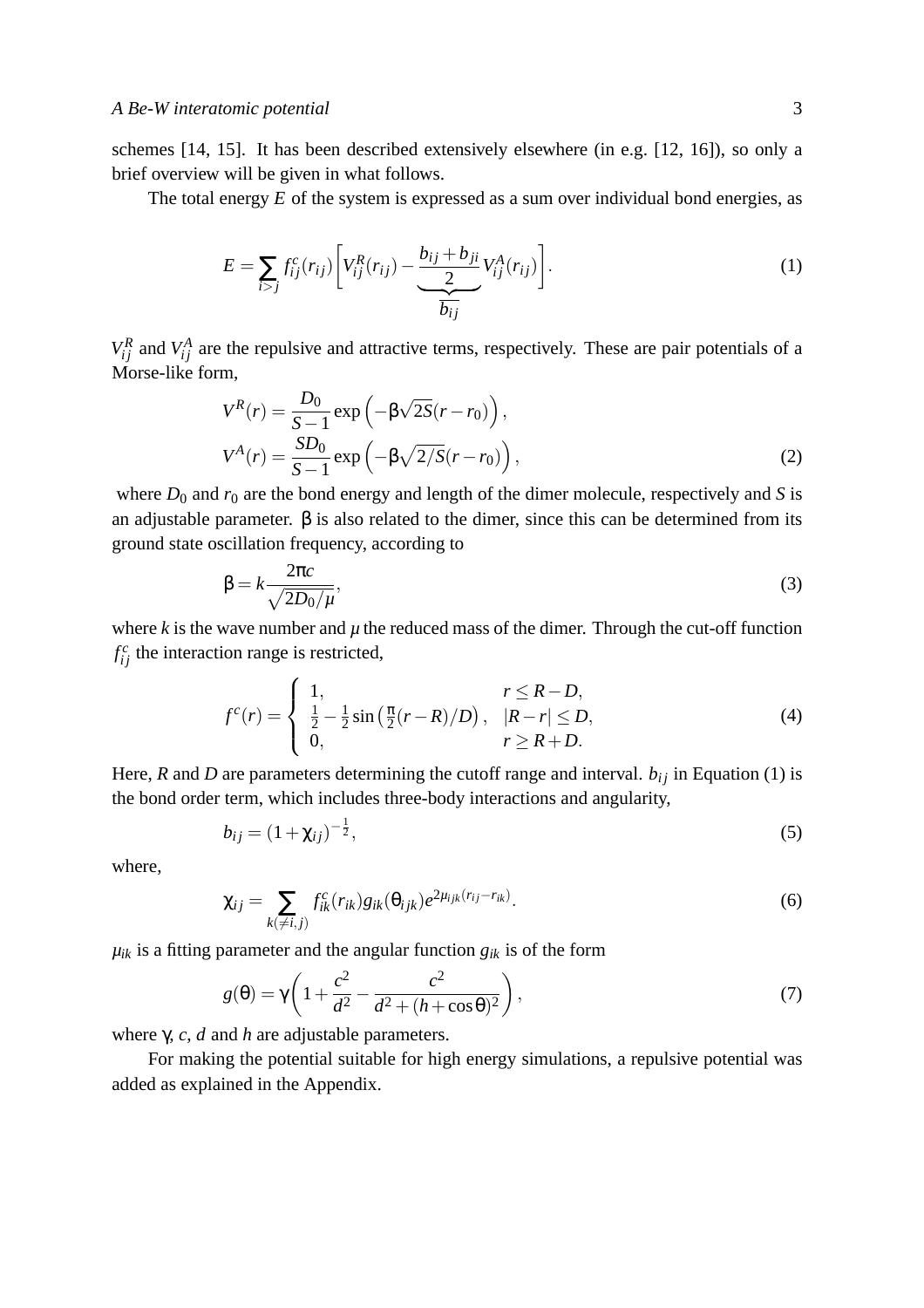## *2.2. DFT calculations*

*2.2.1. The fitting database* The tungsten-beryllium phase diagram includes one clearly identifiable intermetallic phase: the hexagonal Laves  $Be<sub>2</sub>W$  as well as two narrow phases with the stoichiometry  $Be_{12}W$  and  $Be_{22}W$  [17] (see figure 1). Formation of  $Be_{2}W$  and  $Be_{12}W$  have been observed during experiments in the Be-W system, e.g. [18, 19, 20, 21].

For the fitting of the ABOP potential, *ab initio* density functional theory (DFT) calculations for the caesium chloride (CsCl), rock salt (NaCl), zinc blende (ZnS) and hexagonal Laves  $Be<sub>2</sub>W$  structures were done. The results of these calculations, including bulk properties such as the equilibrium lattice parameter, bulk modulus and elastic constants, can be seen in table 2. For the binding energy, bond length and vibration frequency ω of the Be-W dimer, calculations from [22] were used, see table 3.

The DFT calculations used the projector augmented wave (PAW) method [23] in a planewave basis set as implemented in the Vienna Ab initio Simulation Package (VASP) [24, 25, 26, 27, 28]. Pseudopotentials at the level of the Generalized Gradient Approximation (GGA) developed by Perdew and Wang [29, 30] were used. These were taken from the database supplied with VASP. In the metallic pseudopotentials for Be and W the *s* and *p* states, respectively, were treated as valence states.

The sampling of *k* points in the Brillouin zone was done with the Monkhorst-Pack scheme [31]. The integration over the Brillouin zone was carried out with the Methfessel-Paxton method [32] when relaxing structures, and the linear tetrahedron method of Blöchl et *al.* [33] to obtain accurate energies of relaxed structures. For the simple binary phases CsCl, NaCl and ZnS an energy cutoff of 700 eV was used. The density of *k*-points was 15 in this case. For  $Be<sub>2</sub>W$  and pure bcc W an energy cutoff of 600 eV and a *k*-point density of 13 was used.

The calculations used an accuracy threshold of  $10^{-5}$  eV = 0.01 meV per atom. In general, properties like the equilibrium cohesive energy, volume, and bulk modulus were calculated by fitting the energy-volume curve to appropriate functions, like the Morse potential or a third order polynomial.

*2.2.2. BeW dimer and molecules* The Be-W dimer calculations in [22] used the VASP code with the same basis-set and pseudopotentials as described above. A supercell with a border length of 11 Å was used and the energy cutoff for the plane waves was  $400 \text{ eV}$  and a *k*-point density of 5 was used.

Additionally we performed nonperiodic calculation on  $Be_xW_y$  molecules using the B3LYP functional which is very widely employed for molecular calculations. These calculations were performed with the gaussian 03 program. For a better comparison, three basis sets, CEP-121, SDD and LANL2DZ were used [34, 35, 36]. All three gave similar results.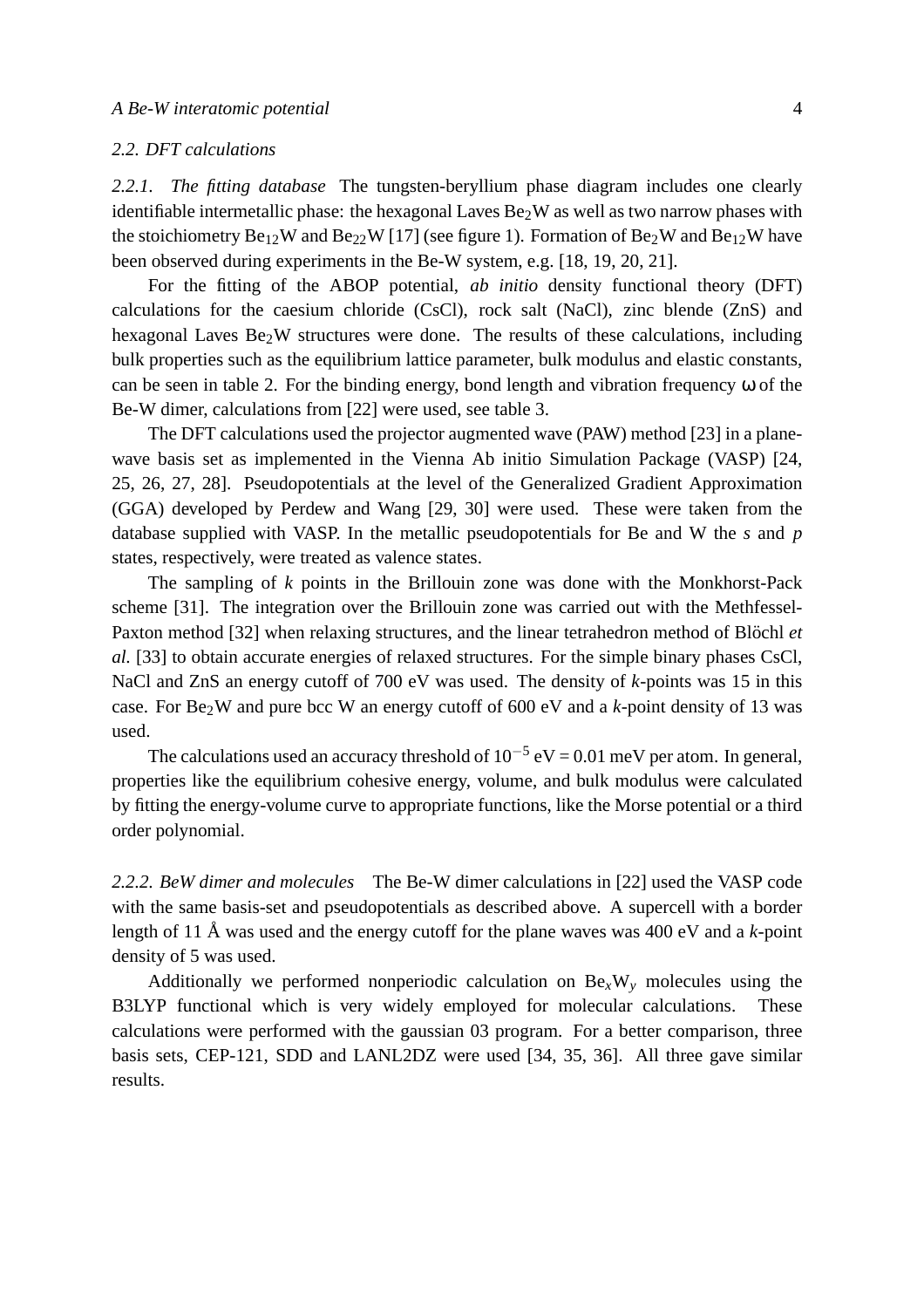# **3. Results and discussion**

## *3.1. Be-W according to the ABOP*

The potential parameters were found by searching for parameters that reproduce as many properties of structures included in the fitting database as possible. When a satisfactory set was found, the potential was tested against properties not included in the first automatized step (for instance all properties of the Be<sub>2</sub>W and Be<sub>12</sub>W structures), and if not performing adequately, a new parameter set was investigated. Numerous iterations were necessary and compromises were unavoidable.

The agreement of the Be-W potential with the fitting data is seen in table 2. The scarce experimental data to compare to make a comprehensive evaluation difficult. However, the two most important phases  $Be<sub>2</sub>W$  and  $Be<sub>12</sub>W$  are stable and described reasonably by the potential.

As suggested by the DFT calculations and the phase digram, no stable structure at the stoichiometry 1:1 exists, which we ensured by giving the NaCl and ZnS structure a positive heat of formation (HOF) within the potential. CsCl has a negative HOF according to the ABOP, however, it is dominated by the  $Be<sub>2</sub>W$  structure and is therefore only metastable. (The existence of a metastable CsCl Be-W has been proposed [17].) In the calculations of the formation energy, the following elemental cohesive energies were used.  $E_{DFT}$  (Be) = -3.71 eV/atom,  $E_{ABOP}(Be) = -3.62$  eV/atom [8] and  $E_{DFT}(W) = -12.79$  eV/atom,  $E_{ABOP}(W) =$ -8.89 [9].

The melting point of  $Be<sub>2</sub>W$  and  $Be<sub>12</sub>W$  was determined by simulating a solid-liquid interface at zero pressure and different temperatures [37]. The melting temperature was defined as the temperature at which the system was in equilibrium, i.e. when the fractions of solid and liquid parts remained constant. This way,  $Be<sub>2</sub>W$  melts around 2100 K but the melting point of  $Be_{12}W$  was difficult to determine. Above 1300 K, the liquid part was seen to grow at the expense of the crystalline part, but below this temperature, no change at the solid-liquid interface took place for 0.75 ns. This indicates that the crystallization of such a complex phase is very slow and would require lengthy simulations to occur. Therefore we estimate the melting point of  $Be_{12}W$  to be <1300 K.

We also ensured that there were no false minima present at the Be: $W = 2:1$  concentration by slowly quenching a random melt, consisting of Be and W atoms with that particular Be:W ratio, to zero Kelvin. The final structure was amorphous and higher in energy than the hexagonal Laves  $Be<sub>2</sub>W$  phase.

The structure and energies of small  $Be_xW_y$  molecules were calculated, resulting in the data found in table 3 together with related DFT data. According to the DFT calculations using VASP [22] and the ABOP, the dimer is quite strongly bonded, which is not the case for the DFT calculations of this work. The reason for the discrepancy is not clear but might be related to different functionals and/or methods used in the calculations. The bond lengths are, however, similar.

The properties of the BeW*<sup>y</sup>* molecules according to ABOP are in good agreement with the DFT calculations, but the energies of the  $Be<sub>x</sub>W$  ones differ with a factor of two. Also,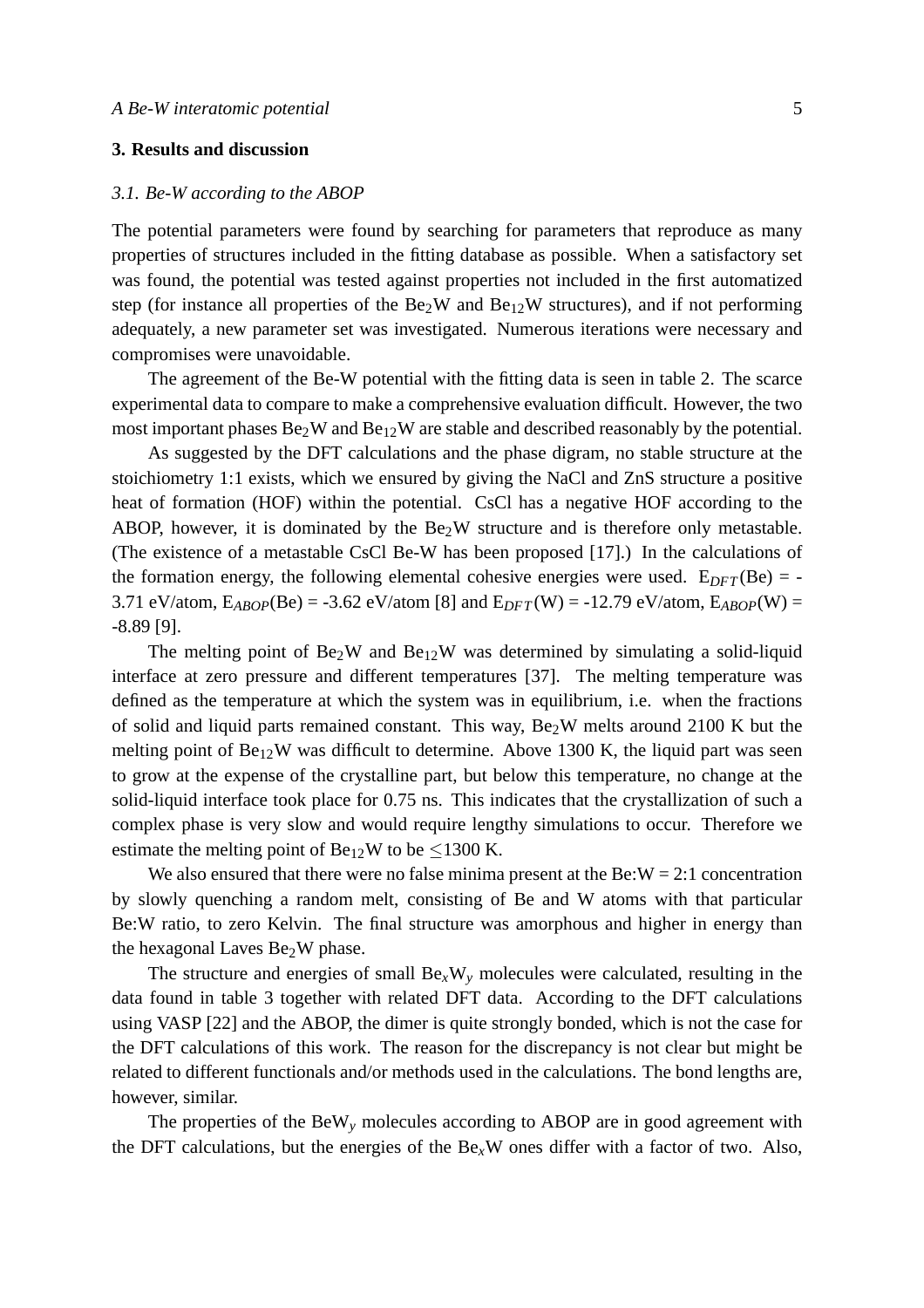contrary to DFT results, the linear  $BeW<sub>2</sub>$  molecule is stable within the ABOP.

## *3.2. Interaction energies*

The interaction of a slab of hcp Be and a W atom at different distances from the (0001) surface of the slab is defined as

$$
\Delta E = E(\text{Be cell} + \text{W atom}) - E(\text{Be cell}) - E(\text{W}).
$$
\n(8)

The same definition is used for the reversed situation, i.e. a Be atom interacting with (001) bcc W. In [38, 20], where this interaction has been studied with DFT methods, *E*(W) and *E*(Be) is the energy of a free W and Be atom, respectively. In classical MD, this energy is always zero, so that the interaction energy equals *E*(Be cell + W atom)−*E*(Be cell) (and vice versa).

The calculations of ∆*E* was done by fixing the *z*-position of the impurity atom (Be or W), beginning from a distance well above the surface and going to a few monolayers inside the bulk. No restrictions were set for the *x* and *y*-position of the atom nor for any of the coordinates of the bulk atoms (except for atoms in the two fixed layers at the bottom of the cell). Full relaxation of the lattice at zero K was hence allowed. The Be slab consisted of 4992 atoms and the W slab of 1280 atoms.

Figure 2 shows the resulting interaction energies. According to the ABOP, Be is exhibiting a potential barrier of about 4.6 eV when penetrating the surface. (This barrier is defined as difference between the minimum and maximum energy.) According to the DFT calculations by A. Allouche [20], this barrier is 3.6 eV. It is also seen that further penetration into the W bulk is not energetically favourable, since the interaction energy is nearing positive values.

The situation is a bit different when looking at how a W atom interacts near a Be surface. Now, the barrier the W encounters when entering the first monolayer is very small: according to the ABOP it is less than 0.8 eV while the DFT barrier is 1.6 eV. The barriers of moving deeper into the bulk are low and the interaction energy negative, so that a W can relatively easily diffuse into Be.

Qualitative agreement between the ABOP and DFT-calculations are thus found: Diffusion of W into Be is easier than the reverse situation. In [20], this was related to experimental observations showing that only very thin films of Be are formed on a W surface.

## **4. Conclusions**

A tool for modeling plasma-surface processes containing both beryllium and tungsten is here provided, since the potential derived in this work is able to describe several Be-W phases. The interaction energy of a Be atom near a W surface and vice versa, is qualitatively similar to DFT calculations, showing that diffusion of Be into bulk W is not energetically favourable. The opposite is true for the reversed system.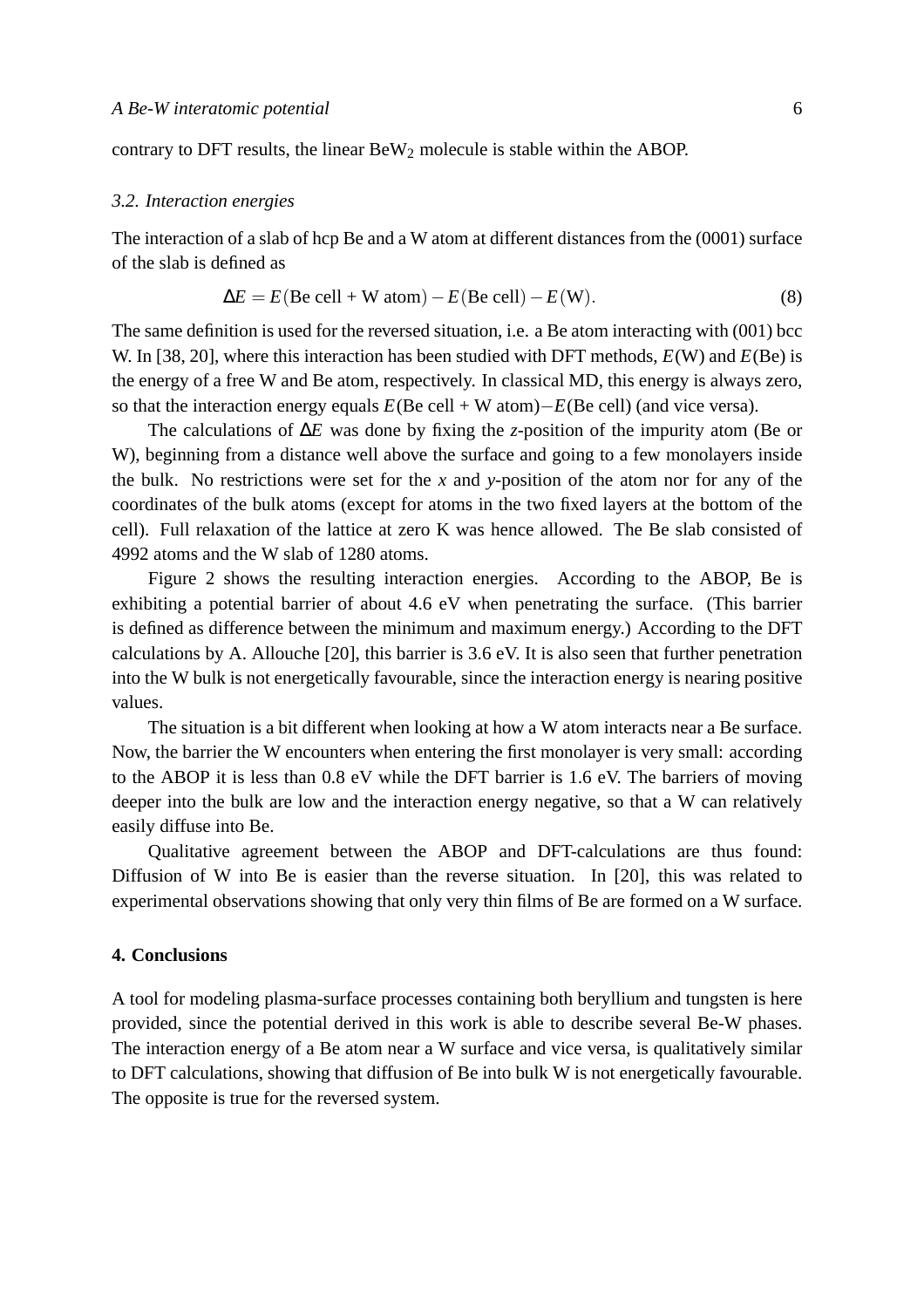# **Acknowledgments**

We thank Dr. A. Allouche for useful discussions. This work, supported by the European Communities under the contract of Association between EURATOM/Tekes and EURATOM/OEAW, was carried out within the framework of the European Fusion Development Agreement. The views and opinions expressed herein do not necessarily reflect those of the European Commission.

## **Appendix A. Modification of the repulsive potential**

The repulsive part of the potentials was modified in a manner previously used for Tersoff-like many body potentials [12, 39]: A total potential *VTot* was constructed by joining the original universal ZBL repulsive potential  $V_{ZBL}(r)$  [40] with the equilibrium potential  $V_{Eq}(r)$  using

$$
V_{Tot}(r) = V_{ZBL}(r)(1 - F(r)) + V_{Eq}(r)F(r),
$$
\n(A.1)

where  $V_{Eq}$  is the potential for states close to equilibrium described in the main text and the Fermi function

$$
F(r) = \frac{1}{1 + e^{-b_f(r - r_f)}}.
$$
\n(A.2)

Note that the Fermi function is used here merely as a function which smoothly goes from 1 to 0 in a relatively narrow *r* interval, with no connection to the Fermi level of the electrons of the solid. The value of the constants  $b_f$  and  $r_f$  are manually chosen so that the potential is essentially unmodified at the equilibrium and longer bonding distances, and that a smooth fit at short separations with no spurious minima is achieved for all realistic coordination numbers. The parameters for each potential are found in table 1.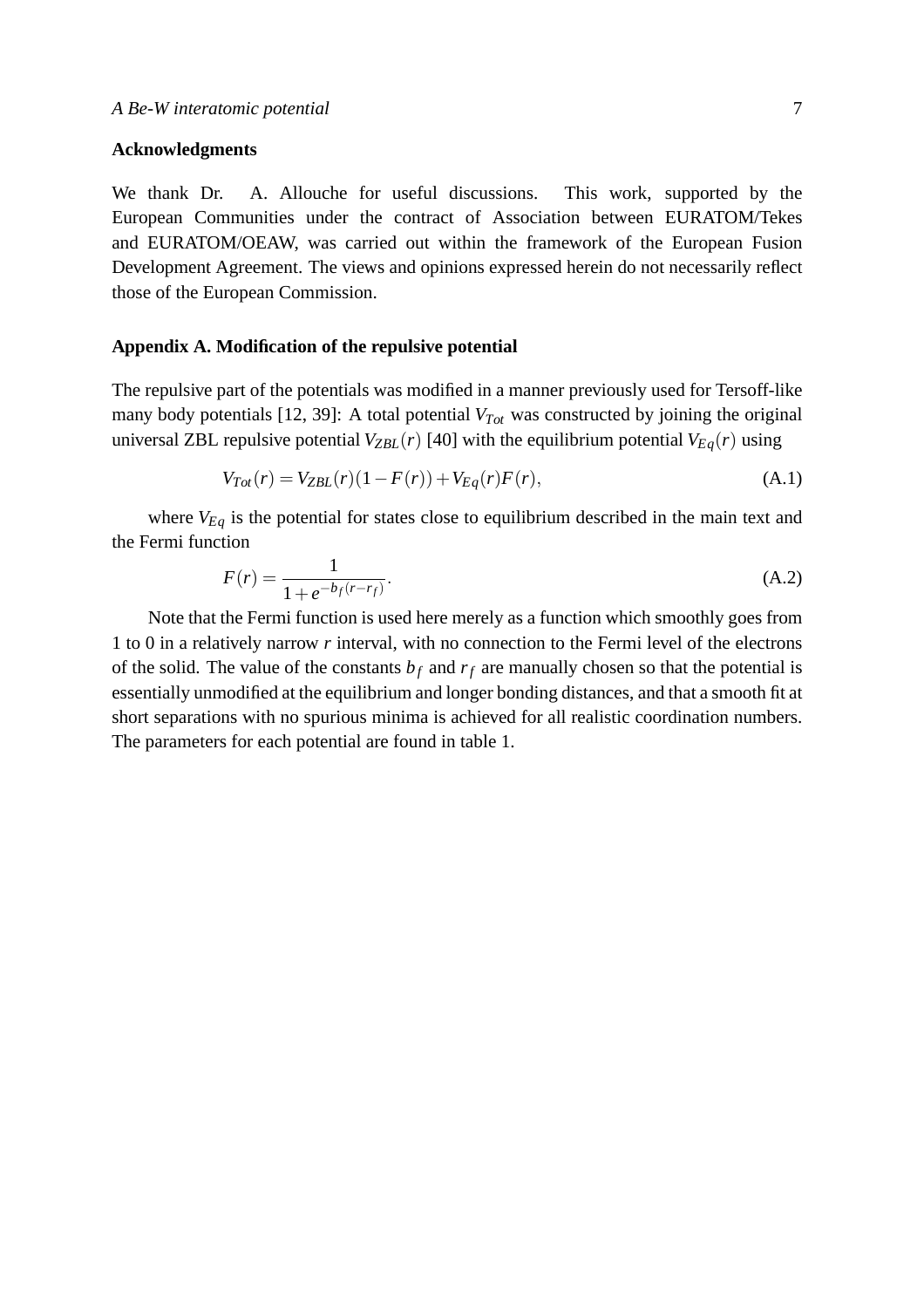

Figure 1. The Be-W phase diagram reproduced from [41].



Figure 2. The interaction energy between a slab of bcc (001) W and a Be atom as well as the energy between hcp (0001) Be and a W atom.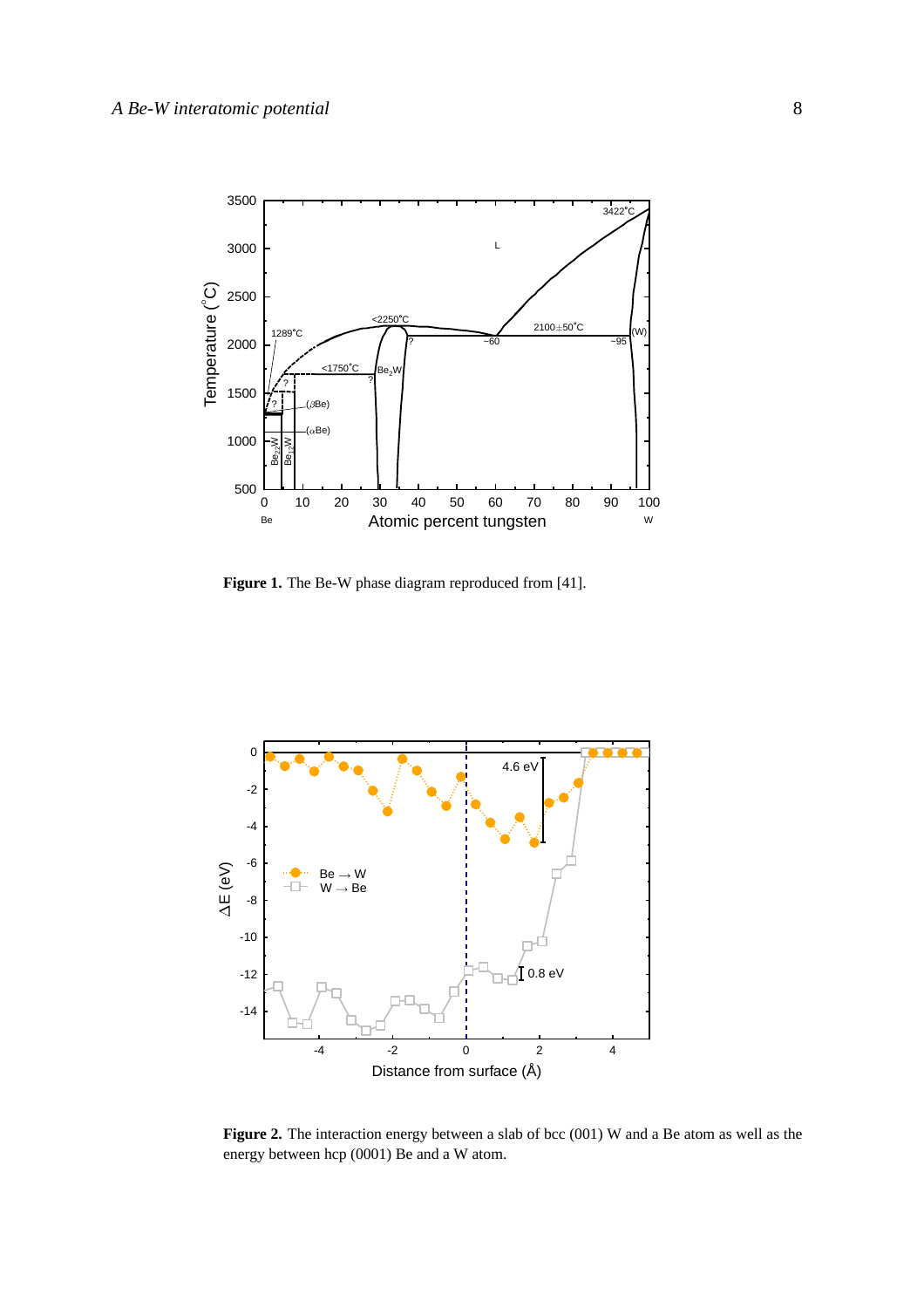# **Tables and table captions**

|                        | Be-Be                  | W-W                    | Be-W                         |
|------------------------|------------------------|------------------------|------------------------------|
| $D_0$ (eV)             | 1.03571                | 5.41861                | 3.79097878993                |
| $r_0$ (Å)              | 2.07880                | 2.34095                | 2.06330081049                |
| $\beta$ ( $\AA^{-1}$ ) | 1.3                    | 1.38528                | 0.91209070485                |
| S                      | 1.88982                | 1.92708                | 2.29285247962                |
| $\gamma$               | $8.19587\times10^{-7}$ | $1.88227\times10^{-3}$ | $2.17149597670\times10^{-1}$ |
| $\mathcal{C}_{0}$      | 89.3894                | 2.14969                | 34.3953715887                |
| d                      | 0.27443                | 0.17126                | 554.148353798                |
| h                      | 0.7606934              | $-0.27780$             | $-0.8660$                    |
| $R(\AA)$               | 2.535                  | 3.10 <sup>a</sup>      | 3.30                         |
| $D(\AA)$               | 0.15                   | $0.10^a$               | 0.2                          |
| $2\mu$                 | 0.0                    | 0.458764               | 1.2                          |
| $r_f$                  | 0.8                    | 1.3                    | 1.3                          |
| $b_f$                  | 15                     | 12                     | 13                           |

**Table 1.** Parameter sets for the different interaction types. The Be-Be parameters are taken from [8] (set II) and the W-W from [9].

<sup>a</sup> The published cutoff  $R = 3.5$  and  $D = 0.3$  in [9] is not suitable for ZnS and NaCl BeW.

- [1] J. Wesson. *Tokamaks*. Number 48 in Oxford Engineering Series. Clarendon Press, Oxford, 2nd edition, 1997.
- [2] R. Parker, G. Janeschitz, H.D. Pacher, D. Post, S. Chiocchio, G. Federici, P. Ladd, ITER Joint Central Team, and Home Teams. Plasma-wall interactions in iter. *Journal fo Nuclear Materials*, 241-243:1–26, 1997.
- [3] *The ITER Organization* http://www.iter.org/.
- [4] R. P. Doerner, M. J. Baldwin, and R.A. Causey. Beryllium-tungsten mixed-material interactions. *Journal of Nuclear Materials*, 342:63, 2005.
- [5] K. Nordlund, E. Salonen, A. V. Krasheninnikov, and J. Keinonen. Swift chemical sputtering of covalently bonded materials. *Pure and Applied Chemistry*, 78(6):1203–1212, 2006.
- [6] P. S. Krstic, C. O. Reinhold, and S. Stuart. Chemical sputtering from amorphous carbon under bombardment by deuterium atoms and molecules. *New J. Phys.*, 9:209, 2007.
- [7] C. Björkas, K. Vörtler, K. Nordlund, D. Nishijima, and R. Doerner. Chemical sputtering of Be due to D bombardment. *New Journal of Physics*, 11:123017, 2009.
- [8] C. Björkas, N. Juslin, H. Timko, K. Vörtler, K. Henriksson, K. Nordlund, and P. Erhart. Interatomic potentials for be, be-c and be-h. *Journal of Physics: Condensed Matter*, 21:445002, 2009.
- [9] N. Juslin, P. Erhart, P. Träskelin, J. Nord, K. O. E. Henriksson, K. Nordlund, E. Salonen, and K. Albe. Analytical interatomic potential for modelling non-equilibrium processes in the w-c-h system. *J. Appl. Phys.*, 98:123520, 2005.
- [10] D. W. Brenner. Empirical potential for hydrocarbons for use in simulating the chemical vapor deposition of diamond films. *Phys. Rev. B.*, 42:9458, 1990.
- [11] L. Pauling. *The nature of the chemical bond*. Cornell University Press, Ithaca, third edition, 1960.
- [12] K. Albe, K. Nordlund, and R. S. Averback. Modeling metal-semiconductor interaction: Analytical bondorder potential for platinum-carbon. *Phys. Rev. B*, 65:195124, 2002.
- [13] F. Cleri and V. Rosato. Tight-binding potentials for transition metals and alloys. *Phys. Rev. B*, 48(1):22, 1993.
- [14] M. S. Daw and M. I. Baskes. Embedded-atom method: Derivation and application to impurities, surfaces, and other defects in metals. *Physical Review B*, 29:6443–6453, 1984.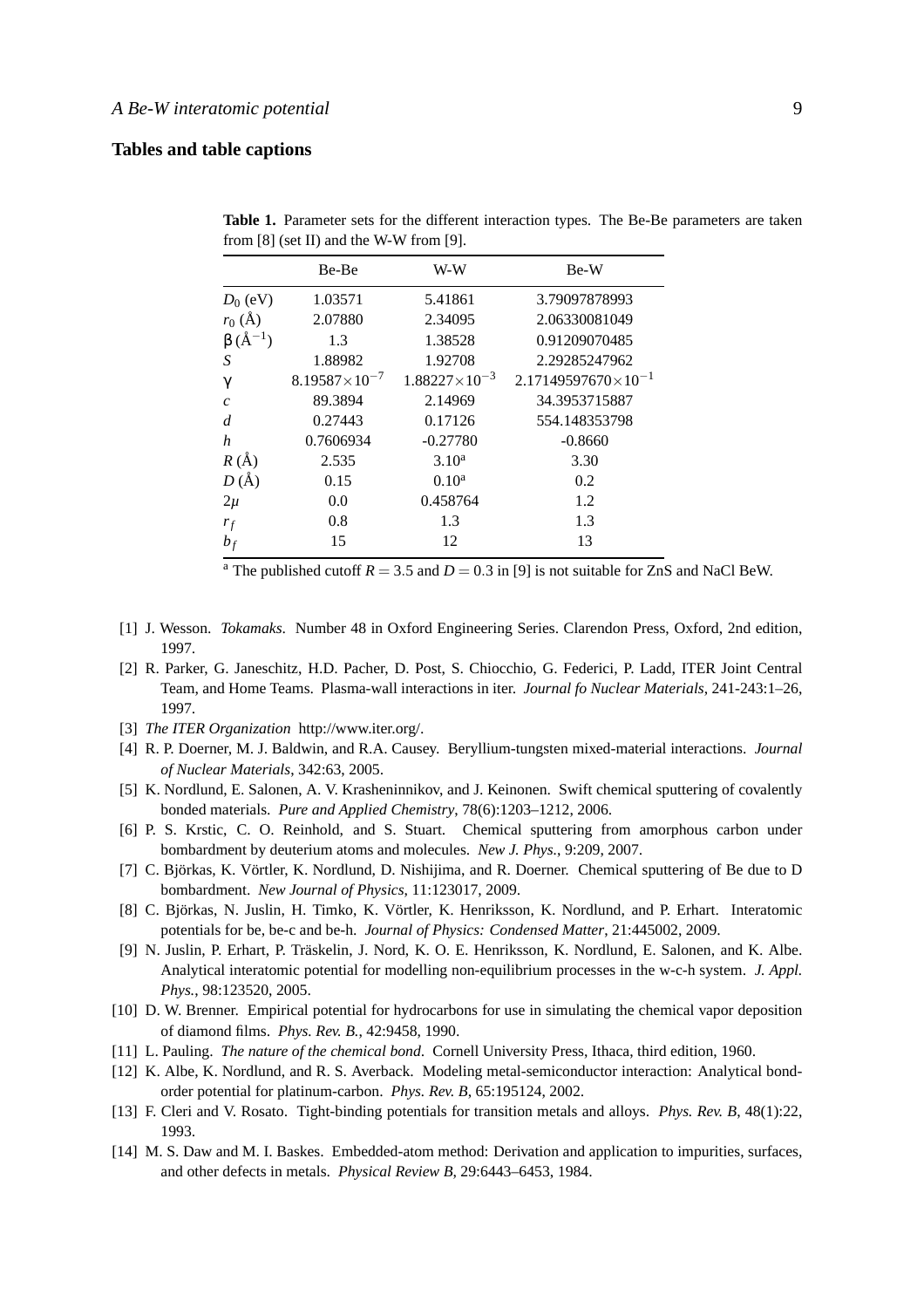**Table 2.** Properties of the beryllium tungsten bulk phases (both hypothetical and existing ones) as obtained from experiments, DFT calculations, and using the analytical potential derived in this work. The notation is as follows. *a*: lattice parameter,  $E_{coh}$ : cohesive energy,  $\Delta H_f$ : Enthalpy of formation, *B*: bulk modulus, *B*': pressure derivative of the bulk modulus.

|                                                             | Experiment         | DFT                | <b>ABOP</b>    |
|-------------------------------------------------------------|--------------------|--------------------|----------------|
| Zinc blende $(ZnS, B3, F43m, no. 216)$                      |                    |                    |                |
| $a(\AA)$                                                    |                    | 5.04               | 5.29           |
| $E_{coh}$ (eV/f.u.)                                         |                    | $-12.42$           | $-9.72$        |
| $\Delta H_f$ (eV/f.u.)                                      |                    | $+4.08$            | $+2.78$        |
| Rock salt (NaCl, B1, Fm3m, no. 225)                         |                    |                    |                |
| $a(\AA)$                                                    |                    | 4.61               | 4.79           |
| $E_{coh}$ (eV/f.u.)                                         |                    | $-15.72$           | $-11.86$       |
| $\Delta H_f$ (eV/f.u.)                                      |                    | $+0.77$            | $+0.65$        |
| Caesium chloride (CsCl, B2, Pm3m, no. 221)                  |                    |                    |                |
| a(A)                                                        |                    | 2.90               | 2.95           |
| $E_{coh}$ (eV/f.u.)                                         |                    | $-15.86$           | $-14.34$       |
| $\Delta H_f$ (eV/f.u.)                                      |                    | $+0.32$            | $-1.83$        |
| $Be2W (MgZn2, C14, P63/mmc, no. 194)$                       |                    |                    |                |
| a(A)                                                        | 4.46 <sup>a</sup>  | 4.46               | 4.60           |
| c/a                                                         | 1.63 <sup>a</sup>  | 1.645              | 1.63           |
| $x_1$                                                       |                    | $-0.169884$        | $-0.174$       |
| Z <sub>2</sub>                                              |                    | 0.0668             | 0.0598         |
| $E_c$ (eV/f.u.)                                             |                    | $-21.11$           | $-20.88$       |
| $\Delta H_f$ (eV/f.u.)                                      |                    | $-0.61$            | $-4.8$         |
| B(GPa)                                                      |                    | 224.6              | 167.3          |
| B'                                                          |                    | 4.34               | 3.88           |
| $C_{11}$ (GPa)                                              |                    | 451                | 259            |
| $C_{12}$ (GPa)                                              |                    | 98                 | 125            |
| $C_{13}$ (GPa)                                              |                    | 107                | 118            |
| $C_{33}$ (GPa)                                              |                    | 436                | 265            |
| $C_{44}$ (GPa)                                              |                    | 170                | 61             |
| $T_{melt}$ (K)                                              | $2523^a$           |                    | $2100 \pm 100$ |
| $Be_{12}W$ (Mn <sub>12</sub> Th, D <sub>2</sub> b, no. 139) |                    |                    |                |
| a(A)                                                        | 7.362 <sup>a</sup> | 7.260 <sup>b</sup> | 7.55           |
| c/a                                                         | $0.573^a$          | $0.566^{\rm b}$    | 0.53           |
| $x_1$                                                       |                    |                    | 0.365          |
| $x_2$                                                       |                    |                    | 0.280          |
| $E_c$ (eV/f.u.)                                             |                    | $-40.56^{b}$       | $-63.05$       |
| $\Delta H_f$ (eV/f.u.)                                      |                    |                    | $-10.7$        |
| B(GPa)                                                      |                    |                    | 355.9          |
| B'                                                          |                    |                    | $-4.1$         |
| $C_{11}$ (GPa)                                              |                    |                    | 536            |
| $C_{12}$ (GPa)                                              |                    |                    | 177            |
| $C_{13}$ (GPa)                                              |                    |                    | 268            |
|                                                             |                    |                    | 704            |
| $C_{33}$ (GPa)<br>$C_{44}$ (GPa)                            |                    |                    | 228            |
|                                                             |                    |                    |                |
| a[17]                                                       |                    |                    |                |

b [38]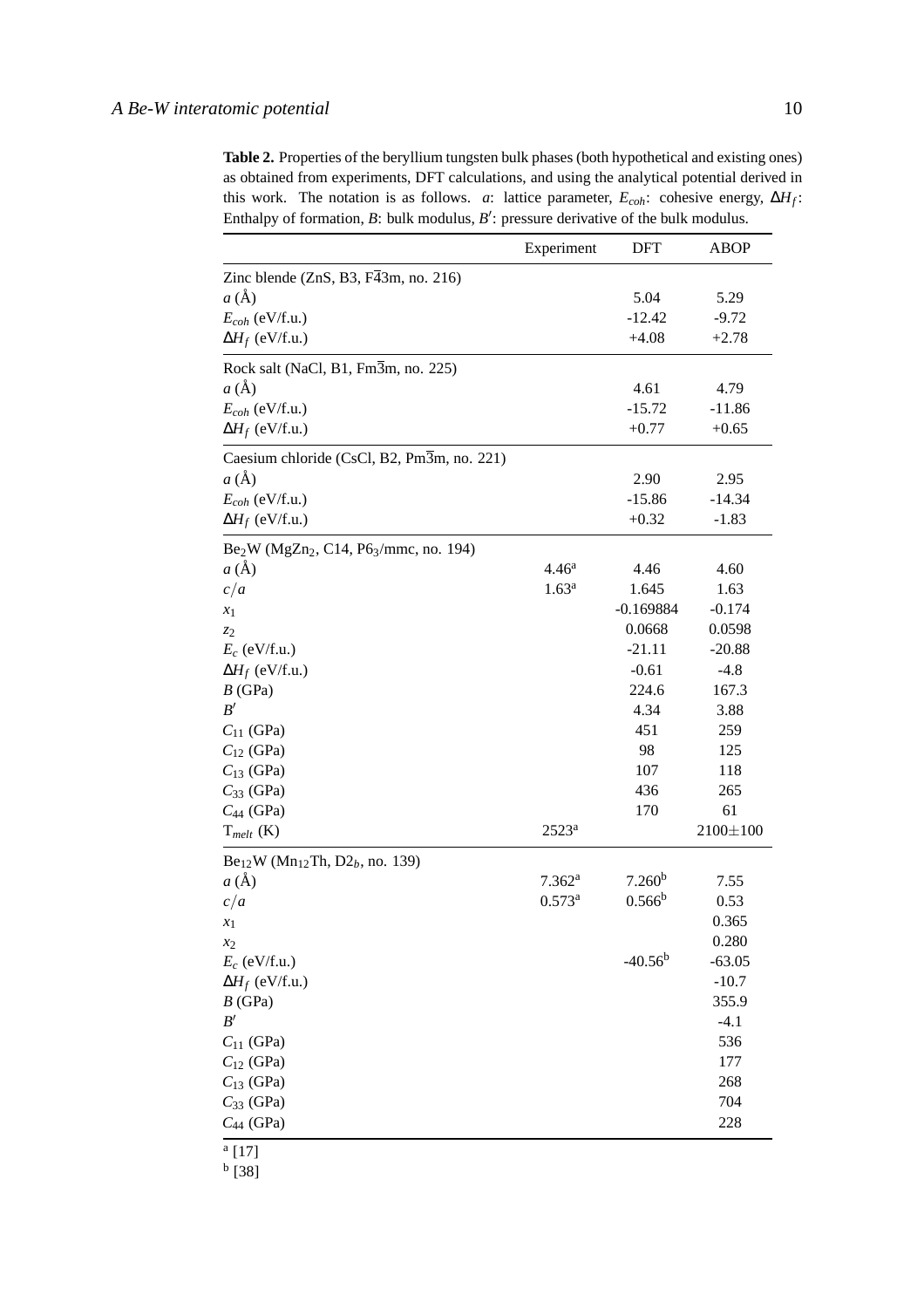- [15] D. Brenner. Relationship between the embedded-atom method and tersoff potentials. *Phys. Rev. Lett.*, 63:1022, 1989.
- [16] J. Nord, K. Albe, P. Erhart, and K. Nordlund. Modelling of compound semiconductors: Analytical bond-order potential for gallium, nitrogen and gallium nitride. *Journal of Physics: Condensed Matter*, 15(32):5649–5662, 2003.
- [17] B. Predel. Be-w (beryllium-tungsten). volume 5b of *Landolt-Börnstein, New Series IV*. SpringerMaterials. DOI: 10.1007/10040476\_528.
- [18] M.J. Baldwin, R.P. Doerner, D. Nishijima, D. Buchenauer, W.M. Clift, R.A. Causey, and K. Schmid. Bew alloy formation in static and divertor-plasma simulator experiments. *Journal of Nuclear Materials*, 363-365:1179–1183, 2007.
- [19] Ch. Linsmeier, K. Ertla, J. Roth, A. Wiltnera, K. Schmida, F. Kosta, S.R. Bhattacharyyaa, M. Baldwin, and R.P. Doerner. Binary beryllium-tungsten mixed materials. *Journal of Nuclear Materials*, 363-365:1129– 1137, 2007.
- [20] A. Allouche, A. Wiltner, and Ch. Linsmeier. Quantum modeling (dft) and experimental investigation of beryllium-tungsten alloy formation. *J. Phys.:Condensed Matter*, 21:355011, 2009.
- [21] A. Wiltner and Ch. Linsmeier. Surface alloying of thin beryllium films on tungsten. *New Journal of Physics*, 8:181, 2006.
- [22] K. Vörtler, 2007. Special assignment of the course "Introduction to Electronic Structure Calculations".
- [23] P. E. Blöchl. Projector augmented-wave method. *Phys. Rev. B*, 50(24):17953–17979, 1994.
- [24] G. Kresse and J. Hafner. Ab initio molecular dynamics for liquid metals. *Phys. Rev. B*, 47(1):558–561, 1993.
- [25] G. Kresse and J. Hafner. Ab initio molecular-dynamics simulation of the liquid-metal-amorphoussemiconductor transition in germanium. *Phys. Rev. B*, 49(20):14251–14269, 1994.
- [26] G. Kresse and J. Furthmüller. Efficiency of ab-initio total energy calculations for metals and semiconductors using a plane-wave basis set. *Comp. Mater. Sci.*, 6:15–50, 1996.
- [27] G. Kresse and J. Furthmüller. Efficient iterative schemes for ab initio total-energy calculations using a plane-wave basis set. *Phys. Rev. B*, 54(16):11169–11186, 1996.
- [28] G. Kresse and D. Joubert. From ultrasoft pseudopotentials to the projector augmented-wave method. *Phys. Rev. B*, 59(3):1758–1775, 1999.
- [29] J. P. Perdew, J. A. Chevary, S. H. Vosko, K. A. Jackson, M. R. Pederson, D. J. Singh, and C. Fiolhais. Atoms, molecules, solids, and surfaces: Applications of the generalized gradient approximation for exchange and correlation. *Phys. Rev. B*, 46(11):6671–6687, 1992.
- [30] Y. Wang and J. P. Perdew. Correlation hole of the spin-polarized electron gas, with exact small-wave-vector and high-density scaling. *Phys. Rev. B*, 44(24):13298–13307, 1991.
- [31] H. J. Monkhorst and J. D. Pack. Special points for brillouin-zone integrations. *Phys. Rev. B*, 13(12):5188– 5192, 1976.
- [32] M. Methfessel and A. T. Paxton. High-precision sampling for brillouin-zone integration in metals. *Phys. Rev. B*, 40(6):3616–3621, 1989.
- [33] P. E. Blöchl, O. Jepsen, and O. K. Andersen. Improved tetrahedron method for brillouin-zone integrations. *Phys. Rev. B*, 49(23):16223–16233, 1994.
- [34] P. J. Hay and W. R. Wadt. Ab initio effective core potentials for molecular calculations potentials for the transition-metal atoms sc to hg. *J. Chem. Phys.*, 82:270–283, 1985.
- [35] D. Andrae, U. Haeussermann, M. Dolg, H. Stoll, and H. Preuss. Energy-adjusted ab initio pseudopotentials for the 2nd and 3rd row transition-elements. *Theor. Chem. Acc.*, 77:123–141, 1990.
- [36] W. J. Stevens, M. Krauss, H. Basch, and Can. J. P. G. Jasien. Relativistic compact effective potentials and efficient, shared-exponent basis-sets for the 3rd-row, 4th-row, and 5th-row atoms. *Can. J. Chem.*, 70:612–630, 1992.
- [37] J. R. Morris, C. Z. Wang, K. M. Ho, and C. T. Chan. Melting line of aluminum from simulations of coexisting phases. *Phys. Rev. B*, 49(5):3109, 1994.
- [38] A. Allouche and Ch. Linsmeier. Quantum study of tungsten interaction with beryllium. *J. Phys.:Conference Series*, 117:012002, 2008.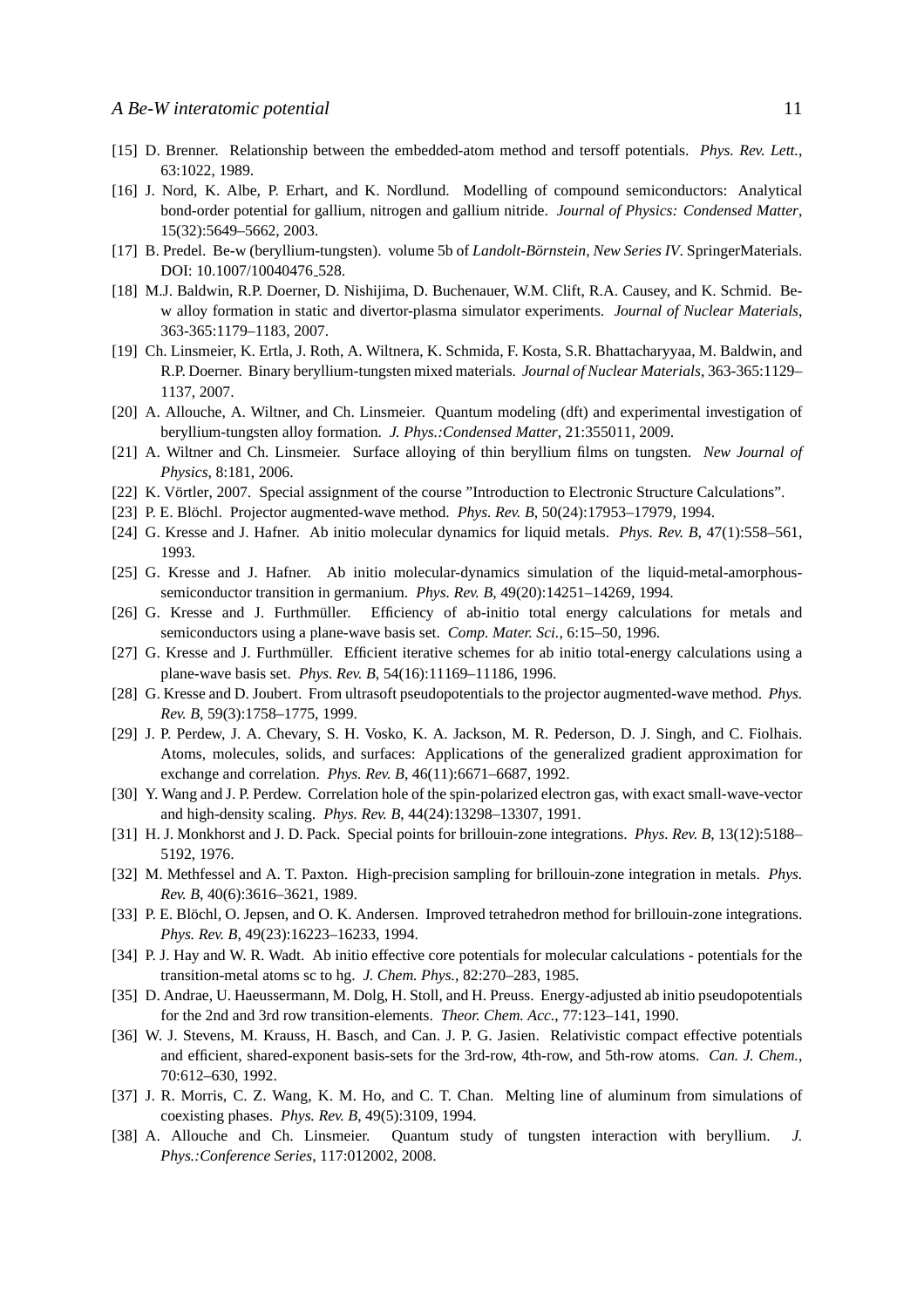- [39] C. Björkas and K. Nordlund. Comparative study of cascade damage in Fe simulated with recent potentials. *Nuclear Instruments and Methods in Physics Research B*, 259:853–860, 2007.
- [40] J. F. Ziegler, J. P. Biersack, and U. Littmark. *The Stopping and Range of Ions in Matter*. Pergamon, New York, 1985.
- [41] H. Okamoto and L. E. Tanner. In S.V. Nagendra Naidu and P. Ramo Rao, editors, *Phase Diagrams of Binary Tungsten Alloys*. Indian Institute of Metals, Calcutta, 1991.